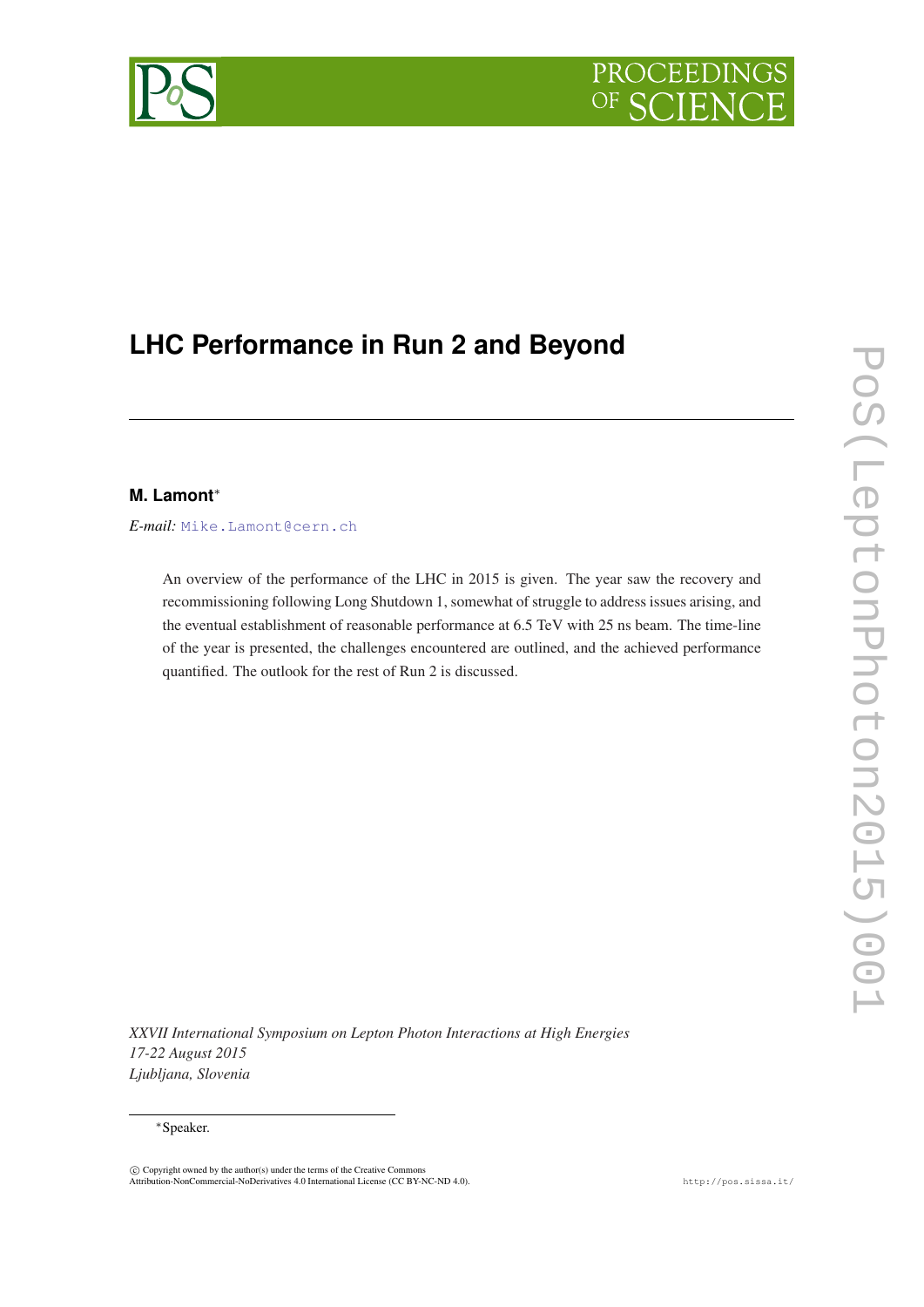# 1. Introduction

The principle aims of 2015 were to re-commission the machine without beam following the major consolidation and upgrades that took place during LS1, and from a beam perspective to safely establish operations at 6.5 TeV with 25 ns bunch spacing and deliver a significant data sample to the LHC experiments.

The beam configuration targeted was close to nominal i.e. 25 ns bunch spacing with around 2800 bunches of near nominal bunch intensity  $(1.15 \times 10^{11}$  protons per bunch). Lower  $\beta^*$  implies larger beams in the triplet magnets on the either side of the high luminosity experiments and here aperture concerns dictated caution. A relatively relaxed  $\beta^*$  of 80 cm in ATLAS and CMS was chosen to provide some aperture margin in inner triplets and thereby less rigorous demands on the collimator settings required to protect said aperture. The ultimate  $\beta^*$  for Run 2 is envisaged to be around  $\beta^* = 40$  cm and this value was tested in machine development during the year.

Recommissioning at 6.5 TeV with a bunch spacing of 25 ns was anticipated to be more of a challenge than previous operations at 4 TeV with 50 ns beams. The increased energy implies lower quench margins and thus lower tolerance to beam loss. The hardware (beam dumps, power converters, magnets) is pushed closer to maximum with potential knock-on effects to availability. 25 ns was anticipated to have significantly higher electron-cloud than that experienced with 50 ns. UFOs rates had been shown to to be higher with smaller bunch spacing. 25 ns has more long range collisions with a larger crossing angle as a result. It also implies higher total beam current and also higher intensity per injection than previously. All of these factors came into play in 2015 making for a challenging year.

The outline plan for the year was:

- initial beam commissioning for about 8 weeks exiting with first Stable Beams with low beam intensity;
- a 10 days scrubbing run with 50 and 25 ns beams;
- 2 to 3 weeks of operations with 50 ns;
- a second 2 week scrubbing run with 25 ns beam preparing the way for 25 ns operations;
- 25 ns operations progressing via a phased increase in the number of bunches.

The schedule also included the usual mix of technical stops, machine development periods, and special physics runs.

Lepton Photon 2015 took place towards the end of August. For completeness an account of the full LHC year is presented here.

# 2. Initial commissioning

At the end of 2014 and start of the 2015 the LHC was cooled down sector by sector and all magnet circuits put through a powering test campaign to fully re-qualify everything. The 6 month long programme of rigorous tests involved the quench protection system, power converters,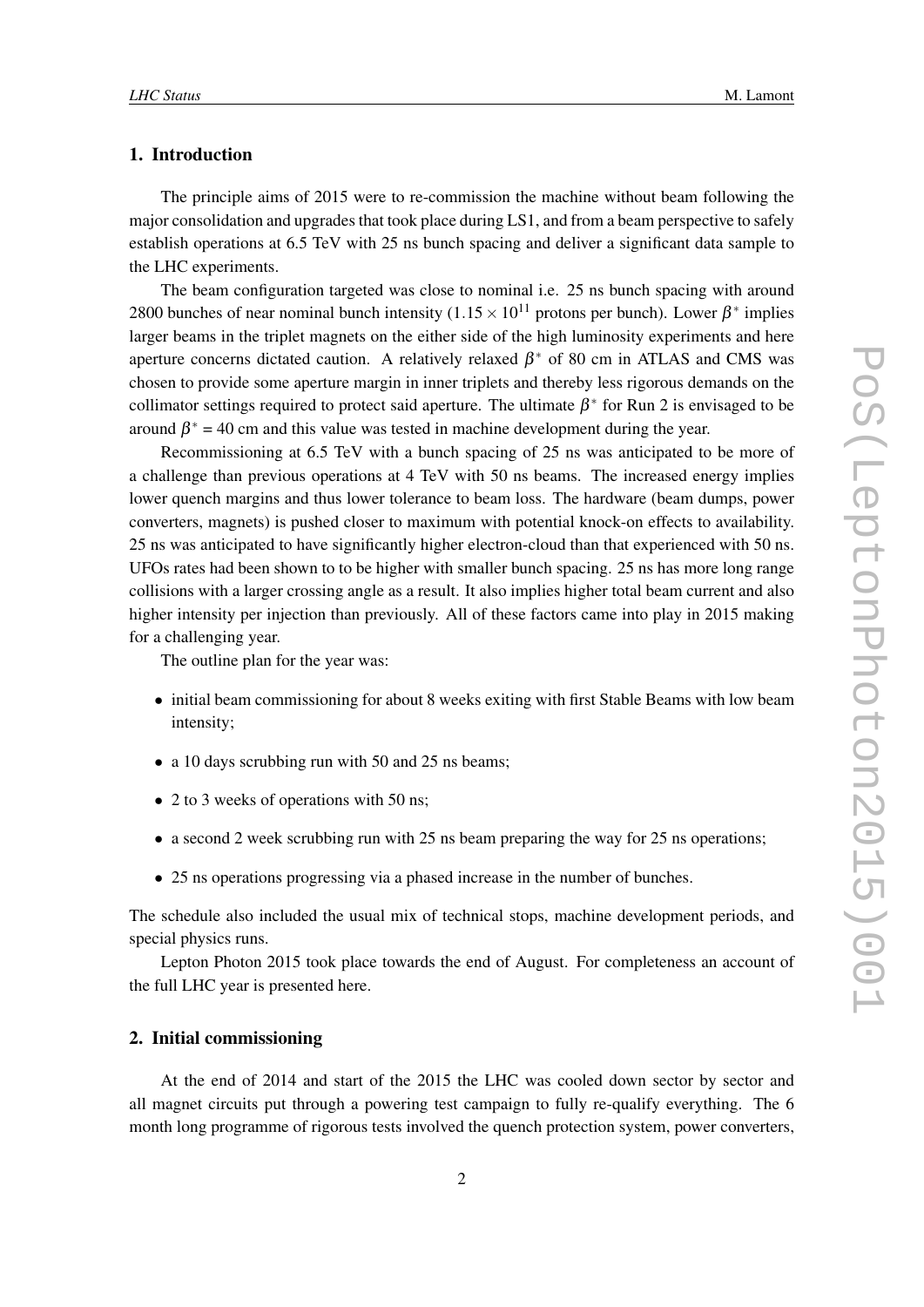energy extraction, UPS, interlocks, electrical quality assurance, and magnet quench behaviour. The powering test phase eventually left all magnetic circuits fully qualified for 6.5 TeV.

Some understandable delay was incurred during this period and three things may be highlighted. First was the decision to perform in situ tests of the consolidated splices – the so called Copper Stabilizer Continuity measurement (CSCM) campaign. These were a success and provided confirmation of the quality work done during the shutdown. Secondly dipole quench re-training took some time. In particular the sector 45 dipoles proved a little recalcitrant and reached the target 11,080 A after some 51 training quenches. Thirdly, after an impressive team effort coordinated by the machine protection team to conceive, prototype, test and deploy the system, a small piece of metallic debris that was causing an earth fault in a dipole in sector 34 was successfully burnt away on the afternoon of Tuesday 31<sup>st</sup> March.

First beam 2015 went around the LHC on Easter Sunday  $5<sup>th</sup>$  April. Initial commissioning delivered first beam at 6.5 TeV after 5 days and first Stable Beams after 2 months of careful setup and validation. The magnetic behaviour, optical properties, and aperture of the machine were confirmed to be in good shape, and all the key beam-related systems were re-commissioned, again after a lot of work in LS1. There was excellent and improved system performance of all key systems, namely: Beam Instrumentation; Transverse feedback ; RF; Collimation; Injection and beam dump systems; Vacuum; Machine protection; Software & analysis tools. A lot of hard won experience was brought to bear.

Of note:

- the LHC is magnetically reproducible as ever;
- the optics is good and corrected to excellent:
- the aperture is fine and compatible with the collimation hierarchy;
- the magnets behave well at 6.5 TeV (operation in 2015 saw 4 additional training quenches at 6.5 TeV);
- operationally things are well under control (injection, ramp, squeeze...).

#### 3. Scrubbing

When an accelerator is operated with small bunch spacing an electron cloud can develop in the beam chamber due to secondary emission from the chamber wall. The electron cloud can have a strong impact on beam quality (electron cloud induced instabilities, particle losses, emittance growth). It can cause dynamic vacuum pressure increase and, importantly for the LHC, heat load in the cold sectors of the machine. Electron bombardment of vacuum surfaces has been proven to reduce drastically the secondary electron yield (SEY) of a material. This technique, known as scrubbing, provides a mean to suppress electron cloud build-up. Scrubbing has been used already in the LHC and there is a wealth of experience from other machines [[1](#page-7-0)].

Electron cloud gets worse with reduced bunch spacing and it was anticipated to be an issue with 25 ns beam, and dedicated scrubbing periods were foreseen. A scrubbing beam produced in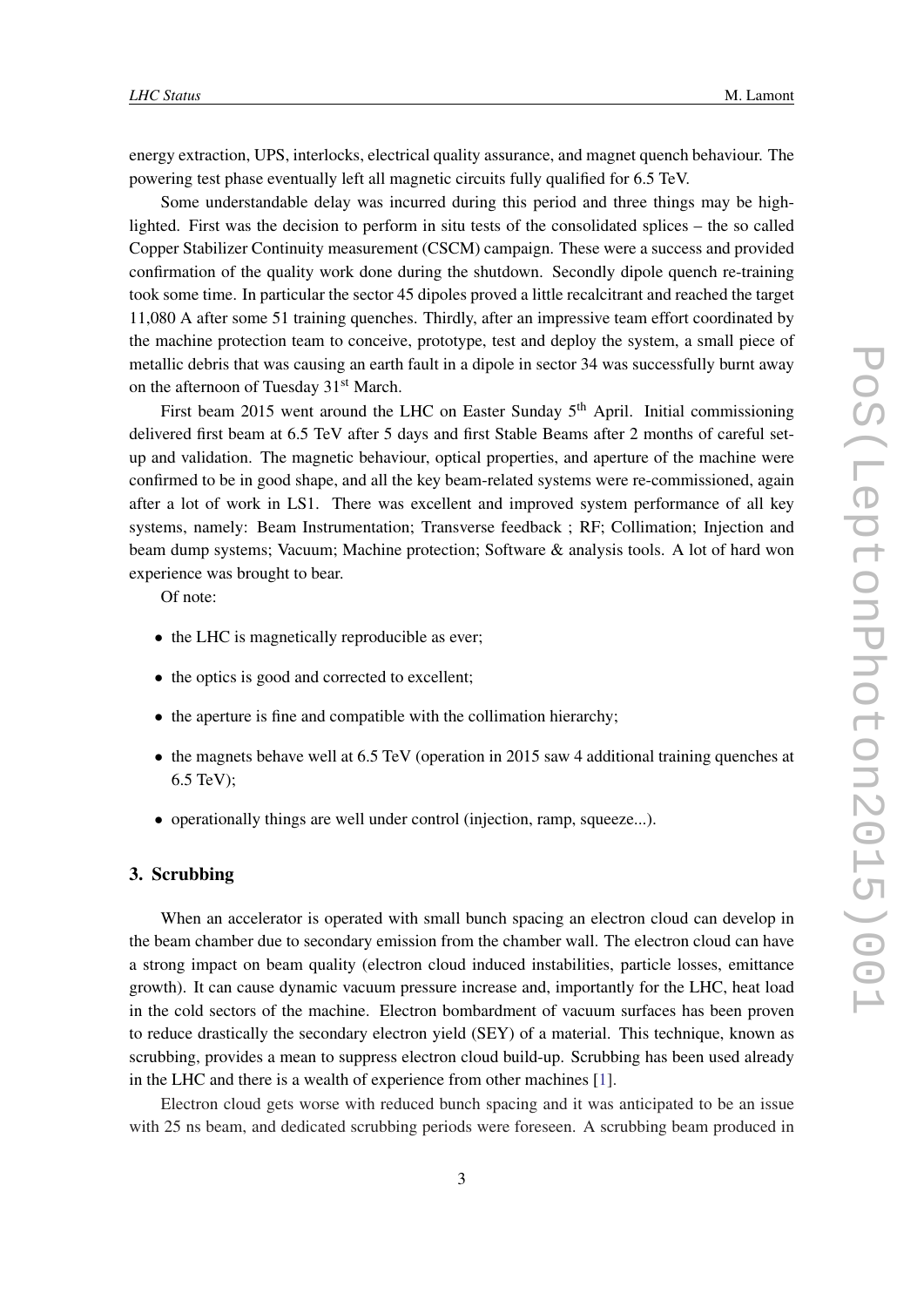the SPS consisting of bunchlets spaced by 5 ns was prepared and its use in the LHC tested. This beam has the potential to generate significant electron cloud and accelerate the scrubbing process.

A two stage scrubbing strategy was pursued: a first scrubbing period (50 ns and 25 ns) to allow for operation with 50 ns beams at 6.5 TeV; followed by scrubbing with 25 ns and the doublet beam to allow for operation with 25 ns beams at 6.5 TeV. The use of doublet beam proved difficult. It was concluded that the SEY was still too high for its effective use and that more 25 ns scrubbing will be required before it can be used effectively.

Preparation for the runs was excellent (tools, monitoring, simulations, understanding, preparation of beams) with significant anticipatory effort from the vacuum, cryogenics, RF, injectors, accelerator physicists, and operations teams. The execution of the scrubbing periods was efficient and the two scrubbing runs delivered good beam conditions for around 1500 bunches per beam after a concerted campaign to re-condition the beam vacuum. However, electron cloud was still significant at the end of the scrubbing campaign.

#### 4. Phase 1 of the intensity ramp-up

The initial 50 ns and 25 ns intensity ramp-up phase was tough going and had to contend with a number of issues, including earth faults, so-called unidentified falling objects (UFOs), an unidentified aperture restriction in a main dipole, and radiation affecting specific electronic components in the tunnel. Combined these problems made operations difficult but nonetheless the LHC was able to operate with up to 460 bunches and to deliver some luminosity to the experiments albeit with poor efficiency. The intensity ramp-up phase is designed to flush out intensity related issues, particularly those potentially relating to machine protection, and this period may be considered as successful in this regard.

# 4.1 Quench Protection System (QPS)

1268 modified QPS boards (mDQQBS) were used for the Copper Stabilizer Continuity measurement (CSCM) campaign during circuit re-commissioning. Time pressure led to the boards being left in the machine following the end of the CSCM campaign [\[2\]](#page-7-0). Non radiation hard components were present on these board. Their susceptibility was exposed during the intensity ramp-up phase. The boards were replaced during the second technical stop  $(31<sup>st</sup>$  August to  $4<sup>th</sup>$  September) and there has been no re-occurrence of the problem since.

#### 4.2 Unidentified Falling Objects (UFOs)

UFOs in the LHC became apparent during Run 1 and a lot of effort was made to understand and simulate the process [[3](#page-7-0)]. The accepted scenario is as follows.

- A macroparticle (dust) falls from the top of the beam screen.
- The macroparticle is subsequently ionized due to elastic collisions with the beam.
- The now positively charged macroparticle is subsequently repelled away from the beam.
- For the duration of the UFO-to-beam interactions, there may be significant losses due to inelastic collisions, resulting in a beam dump and or magnet quench.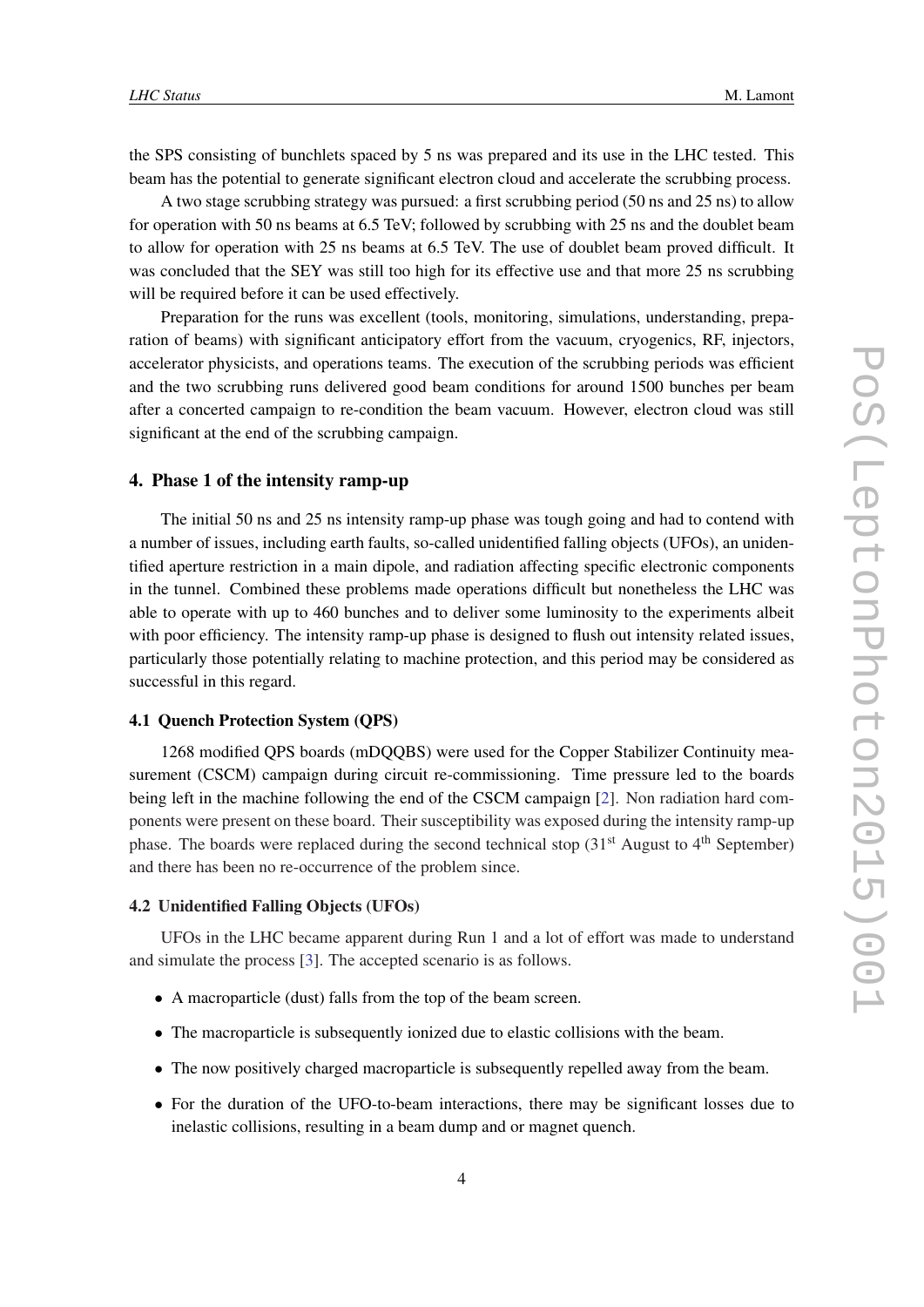UFOs are distributed around the ring. The number of UFO events have been seen to exceed 10 per hour with notable increases after long shutdowns and or with a decrease in bunch spacing. In 2015 beam loss monitor thresholds were set judiciously to strike a balance between unwanted dumps and the possibility of UFO induced quenches. Conditioning - the reduction in UFO rates had been observed in Run 1 and the essential hope was that the same would be observed in 2015. After worrying high rates during the initial ramp-up phase this conditioning was indeed observed with a very acceptable reduction seen towards the end of the operational year.

## 4.3 Unidentified Lying Object (ULO)

A localized aperture restriction in a dipole in sector 81 (15R8) was measured at injection and 6.5 TeV [\[4\]](#page-7-0). Local orbit bumps were deployed to move the beam away from the restriction and thus optimize the available aperture. UFOs, double UFOs and quench inducing UFOs were also observed at the same location. The UFOs died away as the year progressed but the presence of the restriction was confirmed by measurements at the end of the year. An intervention during the Christmas break is precluded because of the time required to warm-up and cool-down the affected area.

#### 4.4 Injection absorbers (TDI)

The TDI are movable vertical absorbers  $-4.2$  m in length  $-$  downstream of injection kickers. The main blocks are made of hexagonal boron nitride (hBN). High temperature bake-out tests revealed that the hBN blocks cannot withstand temperatures higher than 450<sup>°</sup>C (B<sub>2</sub>O<sub>3</sub> reactant melting temperature). Because of this, a limitation on number of injection was imposed to avoid potential damage (maximum allowed temperature =  $400^{\circ}$ C). This limited injection to 2 PS batches per injection (144 bunches) and reduced the maximum number of bunches to around 2400 in 2015. The hBN blocks will be replaced with graphite during the 2015 end-of-year stop so this issue poses a temporary limitation.

In addition, during scrubbing and subsequent high intensity injection, heating and out-gassing of from the TDI right of point 8 was observed with vacuum spikes up to and above interlock limits.

These TDI problems were painful in 2015 but they should not be long term issues for Run 2.

#### 5. Phase 2 of the intensity ramp-up

The second phase of the ramp-up following the technical stop at the start of September was dominated by the electron cloud generated heat load and the subsequent challenge for cryogenics which had to wrestle with transients and operation close to their cooling power limits [\[6\]](#page-7-0). The ramp-up in number of bunches was consequently slow but steady culminating in the final figure for the year of 2244 bunches per beam. Importantly, electron cloud generated during physics at 6.5 TeV served to slowly condition the surface of the beam screens in the cold sectors and so reduce the heat load at a given intensity. As time passed, this effect opened a margin for the use of more bunches. Operations of the cryogenics was thus kept close to the acceptable maximum heat-load and at the same time in the most effective scrubbing regime. The number of bunches was maximized given the limits from heat-load by exploiting the possibility of introducing gaps into the bunch configuration.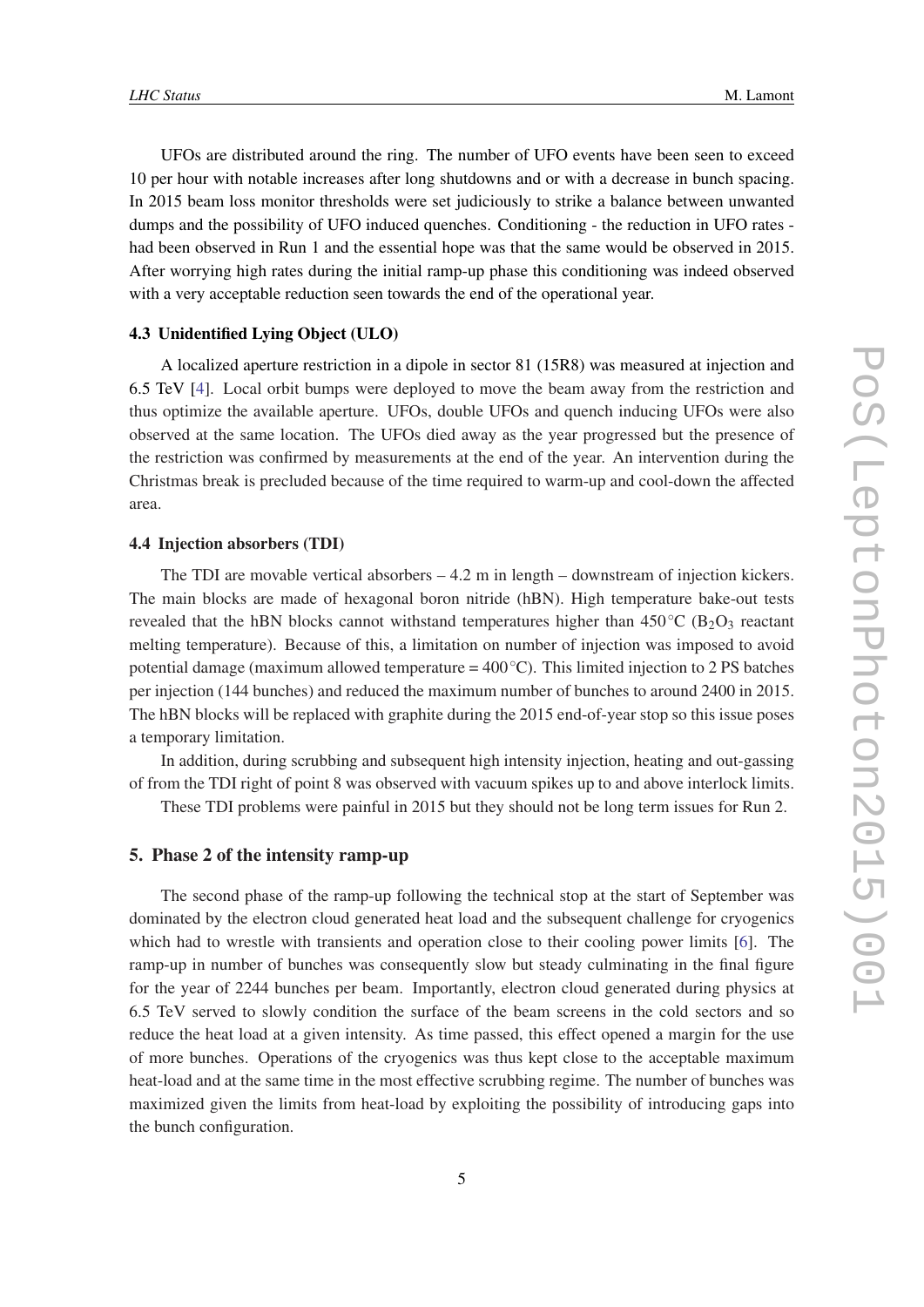## 6. Proton physics at 6.5 TeV - performance

By the end of the 2015 proton run, 2244 bunches per beam were giving peak luminosities of approximately  $5.0 \times 10^{33}$  cm<sup>-2</sup>s<sup>-1</sup> in ATLAS and CMS with a total delivered integrated luminosity of around 4 fb<sup>-1</sup> delivered to both experiments (see figure 1). Levelled luminosity of  $3\times10^{32}$  $\text{cm}^{-2}\text{s}^{-1}$  in LHCb and  $5\times10^{30}$  cm<sup>-2</sup>s<sup>-1</sup> in ALICE was provided throughout the run. Also of note were dedicated runs at a high  $\beta^*$  for TOTEM and ALFA. These provided important data on elastic and diffractive scattering at 6.5 TeV, and interestingly a first test of CT-PPS which aims to probe double pomeron exchange.

The overall machine availability is a critical factor in integrated luminosity delivery and remained respectable with around 32% of the scheduled time spent in Stable Beams during the final period of proton-proton physics from September to November. Also of note was excellent luminosity lifetime which was generally in the order of 40 hours. This is a marked improvement on 50 ns operation with high bunch population and allowed the beams to be usefully kept in Stable Beams for up to 24 hours. A comparison of key parameters for Run 1 and 2015 is shown in table [1.](#page-6-0)



Figure 1: Summary of 2015 performance showing evolution of total number of bunches, peak and integrated luminosity. Image courtesy of Giovanni Iadarola.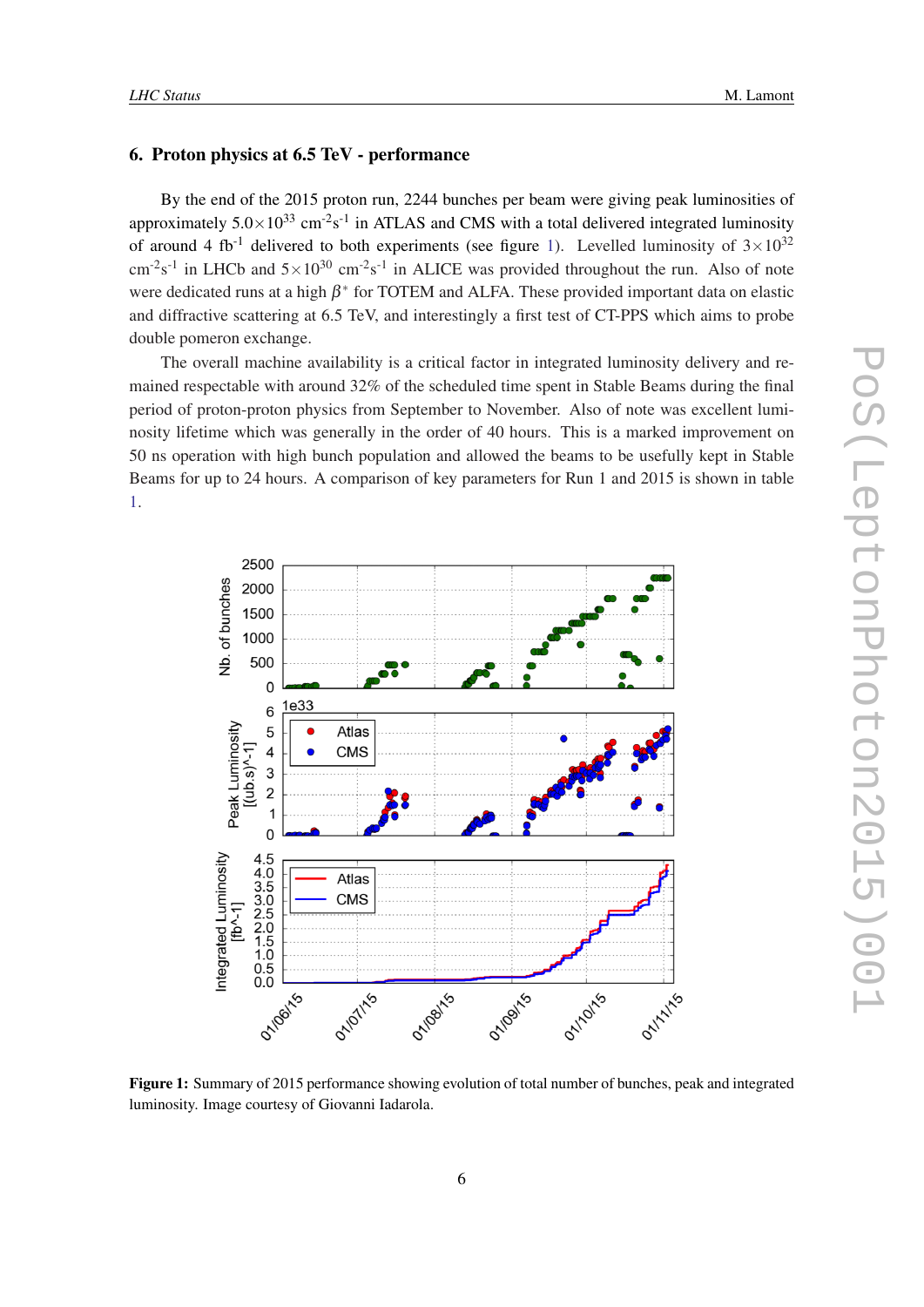<span id="page-6-0"></span>

| $\cdots$ as a changed of $\mathbf{r}$ , and $\mathbf{r}$ performance parameters canning |                      |                     |                    |                    |                     |
|-----------------------------------------------------------------------------------------|----------------------|---------------------|--------------------|--------------------|---------------------|
| <b>Parameter</b>                                                                        | 2010                 | 2011                | 2012               | 2015               | <b>Design</b>       |
| Beam energy [TeV]                                                                       | 3.5                  | 3.5                 | $\overline{4}$     | 6.5                | 7                   |
| $\beta^*$ in IP 1 and 5 [m]                                                             | 2.0/3.5              | 1.5/1.0             | $0.6^{\circ}$      | 80                 | 0.55                |
| Bunch spacing [ns]                                                                      | 150                  | 75/50               | 50                 | 25                 | 25                  |
| Number of bunches                                                                       | 368                  | 1380                | 1380               | 2244               | 2808                |
| Protons per bunch                                                                       | $1.2\times10^{11}$   | $1.45\times10^{11}$ | $1.7\times10^{11}$ | $1.2\times10^{11}$ | $1.15\times10^{11}$ |
| Normalized emittance $[\mu m]$                                                          | $\approx 2.0$        | $\approx 2.4$       | $\approx 2.5$      | $\approx 3.5$      | 3.75                |
| Peak luminosity $\lceil \text{cm}^{-2} \text{s}^{-1} \rceil$                            | $2.1 \times 10^{32}$ | $3.7\times10^{33}$  | $7.7\times10^{33}$ | $5.0\times10^{33}$ | $1 \times 10^{34}$  |
| Max. mean number of events                                                              | 4                    | 17                  | 37                 | 16                 | 19                  |
| per bunch crossing                                                                      |                      |                     |                    |                    |                     |
| Stored beam energy [MJ]                                                                 | $\approx 28$         | $\approx$ 110       | $\approx$ 140      | $\approx$ 270      | 362                 |

Table 1: Evolution of key LHC performance parameters during Run 1 and the start of Run 2

#### 7. Ion run

As is now traditional, the final four weeks of operations in 2015 were devoted to the heavy ion program. To make things more challenging it was decided to include a 5 day proton-proton reference run in this period. The proton-proton run was performed at a centre-of-mass energy of 5.02 TeV giving the same nucleon-nucleon collision energy as that of both the following lead-lead run and the proton-lead run which took place at the start of 2013. Both the proton reference run and ion run demand re-setup and validation at new energies. Despite the time pressure both runs went well and were counted a success. Performance with ions is strongly dependent on the beam from the injectors (source, Linac3, LEIR, PS and SPS) and extensive preparation allowed the delivery of good intensities which open the way for the delivery of the levelled design luminosity of  $1 \times 10^{27}$  $\rm cm^{-2}s^{-1}$  to ALICE and over  $3\times10^{27}$  cm<sup>-2</sup>s<sup>-1</sup> to ATLAS and CMS. For the first time in an ion-ion run LHCb also took data following their participation in the proton-lead run. Dedicated ion machine development included crystal collimation and quench level tests, the latter providing important input to future ion operation in the HL-LHC era.

#### 8. Conclusions

The efforts of 2015 have opened the way for a full production run in 2016. Following initial commissioning, a short scrubbing run should re-establish the electron cloud conditions of 2015 allowing operation with 2000 plus bunches. This figure can then be incrementally increased to the nominal 2700 as conditioning progresses. Following extensive machine development in 2015, the  $\beta^*$  will be reduced to around 40 cm for the 2016 run. Nominal bunch intensity and emittance will bring the design peak luminosity of  $1 \times 10^{34}$  cm<sup>-2</sup>s<sup>-1</sup> within reach. Reasonable machine availability and around 150 days of 13 TeV proton-proton physics should allow of the order of 30 fb<sup>-1</sup> to be delivered to ATLAS and CMS.

The Run 2 schedule foresees a similar total number of 13 TeV proton-proton physics days in both 2017 and 2018. Some options are available to continue pushing the performance of the machine, given these and, as always, good availability the integrated target of 100 fb<sup>-1</sup> for Run 2 should be within reach.